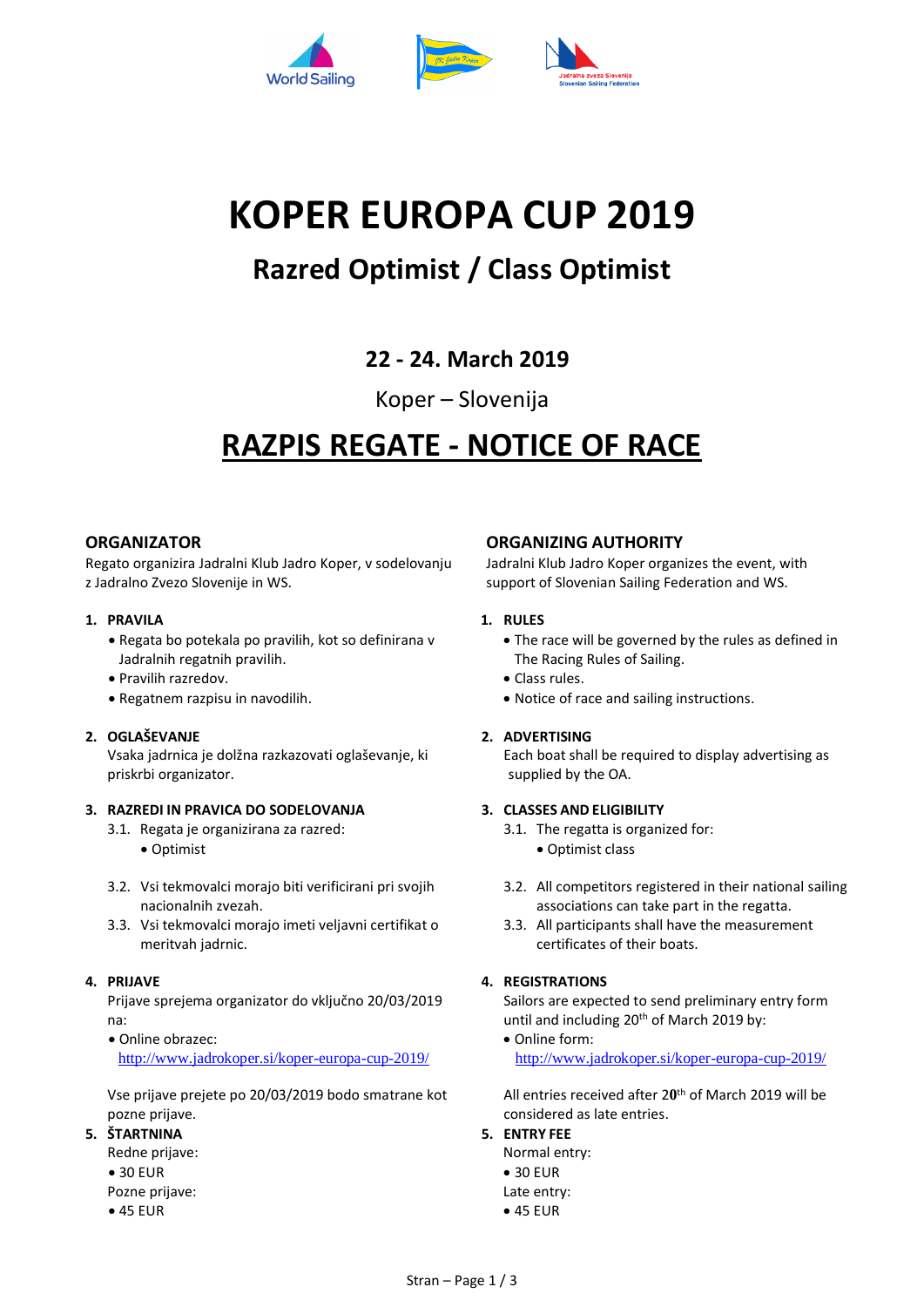



#### **6. RAZPORED**

| Datum  | Ura         | <b>Opis</b>      |
|--------|-------------|------------------|
| 22.03. | 07:30-09:00 | Prijave          |
| 22.03. | 11:00       | Jadranje         |
| 23.03. | 11:00       | Jadranje         |
| 24.03. | 11:00       | Jadranje         |
| 24.03. | Po regati   | Podelitev nagrad |

Opozorilni signal za prvi plov je vsak dan na programu ob 10:55.

Zadnji dan regate opozorilnega signala po 15:30 ne bo več.

#### **7. REGATNO POLJE**

Na prilogi A je prikazana lokacija regatnega pristanišča in regatnega polja. Regatno polje bo trapezoid.

#### **8. TOČKOVANJE**

- 8.1. Uporabljen bo sistem enostavnega točkovanja iz dodatka A.
- 8.2. Predvidenih je 9 plovov.
- 8.3. Regata bo veljavna, če bodo izpeljani trije plovi.
- 8.4. Če bodo izpeljani do trije plovi, bodo jadrničine točke za serijo enake vsoti vseh njenih točk po plovih.
- 8.5. Če bo izpeljanih od štiri do devet plovov, bodo jadrničine točke za serijo enake vsoti vseh njenih točk po plovih minus točke za njeno najslabšo uvrstitev.

#### **9. SPREMLJEVALNI ČOLNI**

Vodje ekip, trenerji in ostalo spremstvo morajo ostati izven območja, kjer jadrnice tekmujejo, vse od pripravljalnega signala, za razred, ki bo štartal prvi, pa dokler ne končajo plova ali vse jadrnice odstopijo, oz. regatni odbor ne signalizira odloženega plova, splošnega odpoklica, ali razveljavitve plova. Čolni regatnega odbora, bodo označeni z RUMENO zastavo.

#### **10. NAGRADE**

Kot navedeno v prilogi B.

#### **11. ODKLONITEV ODGOVORNOSTI**

Tekmovalci v celoti sodelujejo na lastno odgovornost. Organizator ne prevzema nobene odgovornosti za materialno škodo ali telesne poškodbe ali smrt, ki bi nastali v kakršnikoli zvezi z regato, bodisi pred regato, med njo ali po regati.

#### **12. ZAVAROVANJE**

Vsi tekmovalci morajo ob prijavi predložiti zavarovanje proti tretji osebi v višini ne manj kot 375.000 EUR.

#### **13. DODATNE INFORMACIJE**

Vse dodatne informacije lahko dobite pri organizatorju regate :

- [info@jadrokoper.si](mailto:info@jadrokoper.si)
- [http://www.jadrokoper.si](http://www.jadrokoper.si/)

#### **6. SCHEDULE**

| Date   | <b>Time</b>     | <b>Description</b> |
|--------|-----------------|--------------------|
| 22.03. | 07:30-09:00     | Registrations      |
| 22.03. | 11:00           | Sailing            |
| 23.03. | 11:00           | Sailing            |
| 24.03. | 11:00           | Sailing            |
| 24.03. | After the races | Prize giving       |
|        |                 | ceremony           |

The scheduled time of the warning signal for the first race each day is 10:55.

On the last day of the regatta no warning signal will be made after 15:30.

#### **7. RACING AREA**

Attachment A shows the location of the regatta harbor and racing area. The course to be sailed will be a trapezoid.

#### **8. SCORING**

- 8.1. Low Point Scoring System of Appendix A will apply.
- 8.2. 9 races are planned.
- 8.3. Three races are required to be completed to constitute a series.
- 8.4. When one to three races have been completed, a boat's series score will be the total of her race scores.
- 8.5. When from four to nine races have been completed, a boat's series score will be the total of her race scores excluding her worst score.

#### **9. SUPPORT BOATS**

Team leaders, coaches and other support personnel shall stay outside areas where boats are racing from the time of the preparatory signal for the first class until all boats have finished or retired or the race committee signals a postponement, general recall or abandonment. RC boats, will display a YELLOW flag.

#### **10. PRIZES**

As noticed in attachment B.

#### **11. DISCAIMER OF LIABILITY**

Competitors participate in the regatta entirely at their own risk. The Organizing Authority will not accept any liability for material damage or personal injury or death sustained in conjunction with or prior to, during, or after the regatta.

#### **12. INSURANCE**

All participants shall have valid third party liability insurance cover of not less than 375.000 EUR and are required to present evidence of insurance during registration.

#### **13. FURTHER INFORMATIONS**

For further information please contact the Organizing Authority of the event:

- [info@jadrokoper.si](mailto:info@jadrokoper.si)
- [http://www.jadrokoper.si](http://www.jadrokoper.si/)